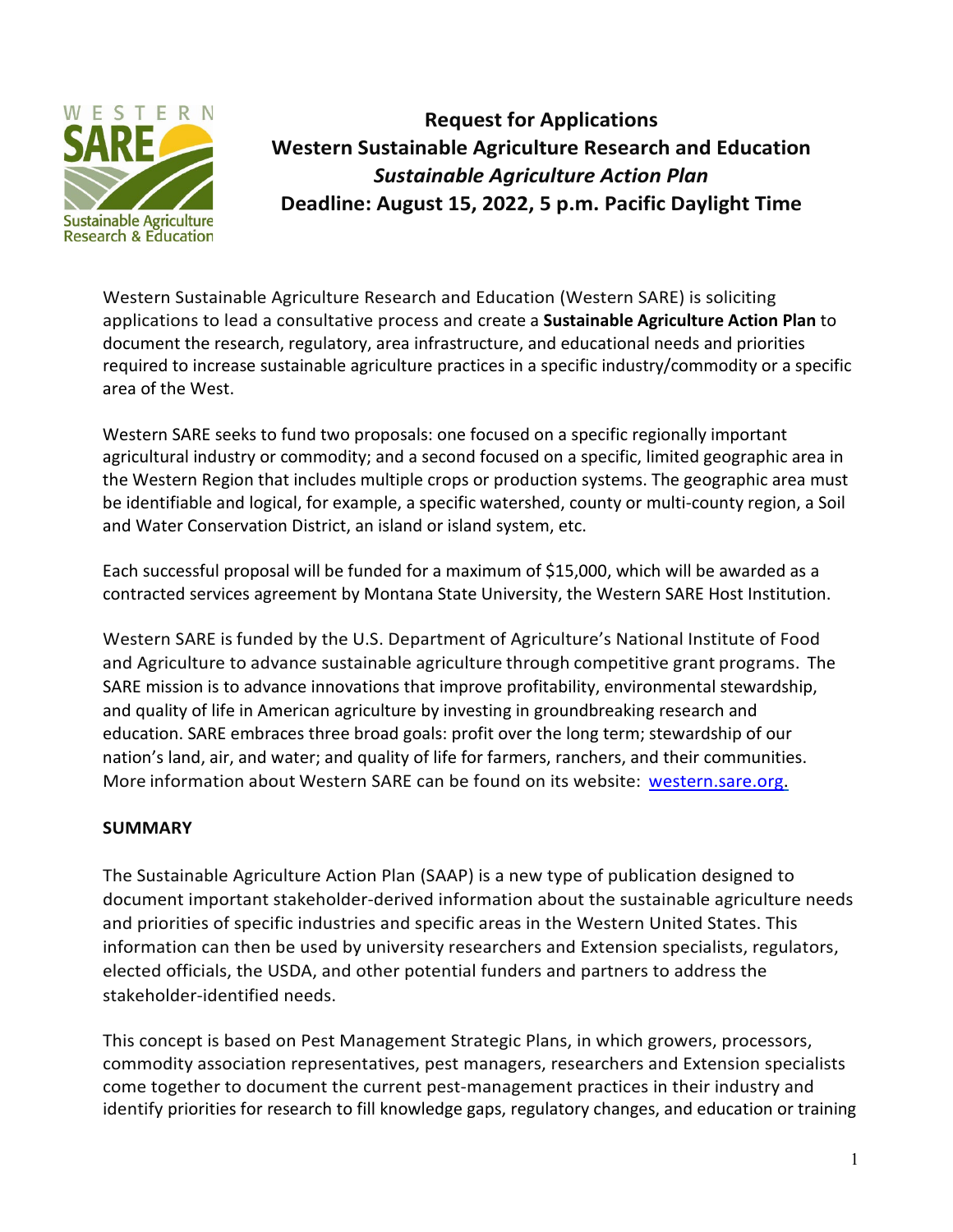programs to support adoption of integrated pest management practices. (Pest Management Strategic Plans can be found at [ipmdata.ipmcenters.org/source\\_list.cfm?sourcetypeid=4.](https://ipmdata.ipmcenters.org/source_list.cfm?sourcetypeid=4))

Sustainable Agricultural Action Plans will be developed through a similar consultative model but take a more expansive and holistic view of an industry or geographic area to identify top priorities and key needs for research, regulatory changes, infrastructure, and education and training to increase the adoption of sustainable agricultural practices in that industry/commodity or area.

## **REQUESTED SCOPE OF WORK**

Proposals should address each of the following:

**Focus of the Project**: Identify whether the plan is industry-focused or area-focused and define the industry or area. Area-focused projects must be based in Western SARE's region. For area-based projects, describe the area, the crops, and agricultural systems within it and why the specific area chosen makes sense from a planning perspective. Explain the need for an analysis of that industry or geographic area and describe the potential benefits and impacts.

**Stakeholder Identification and Input**: Describe a process for identifying and engaging stakeholders and gathering their input. Stakeholders may include producers (farmers or ranchers), processors, commodity organizations, university researchers and Extension educators, government officials, regulatory agencies, conservation districts, consultants, and others. Area-based projects will naturally have a broader stakeholder base than industry-based projects.

Stakeholder input should be gathered through live or virtual meetings (or a series of meetings) and may be supplemented through surveys, phone calls or other means. Applicants should describe their plan for preparing and facilitating this process.

**Document Preparation**: The goal of this funding is to create written Sustainable Agriculture Action Plans that are useful to producers, commodity organizations, researchers, Extension educators, regulators, and other officials by documenting specific stakeholder-identified needs and priorities. These stakeholder-documented needs can then become the basis for new research or Extension activities, regulatory changes, investment, collaboration, funding proposals, or other activities to increase sustainable agricultural practices in an industry or area.

These documents should clearly define the industry or area, the participants and the consultative process used to gather stakeholder input. The bulk of the document should describe the research needs, regulatory issues or barriers, local-area infrastructure needs, and educational or training needs and priorities identified by stakeholders that limit broad adoption of sustainable agricultural practices. Western SARE will post final Sustainable Agriculture Action Plans on its website.

**Best Practices**: Because Sustainable Agriculture Action Plans are a new type of document, applicants to this RFA are asked to assist Western SARE staff in the preparation of guidelines and best practices for developing future Sustainable Agriculture Action Plans. Applicants should indicate their willingness to participate in the development of best practices guidelines at the conclusion of their project.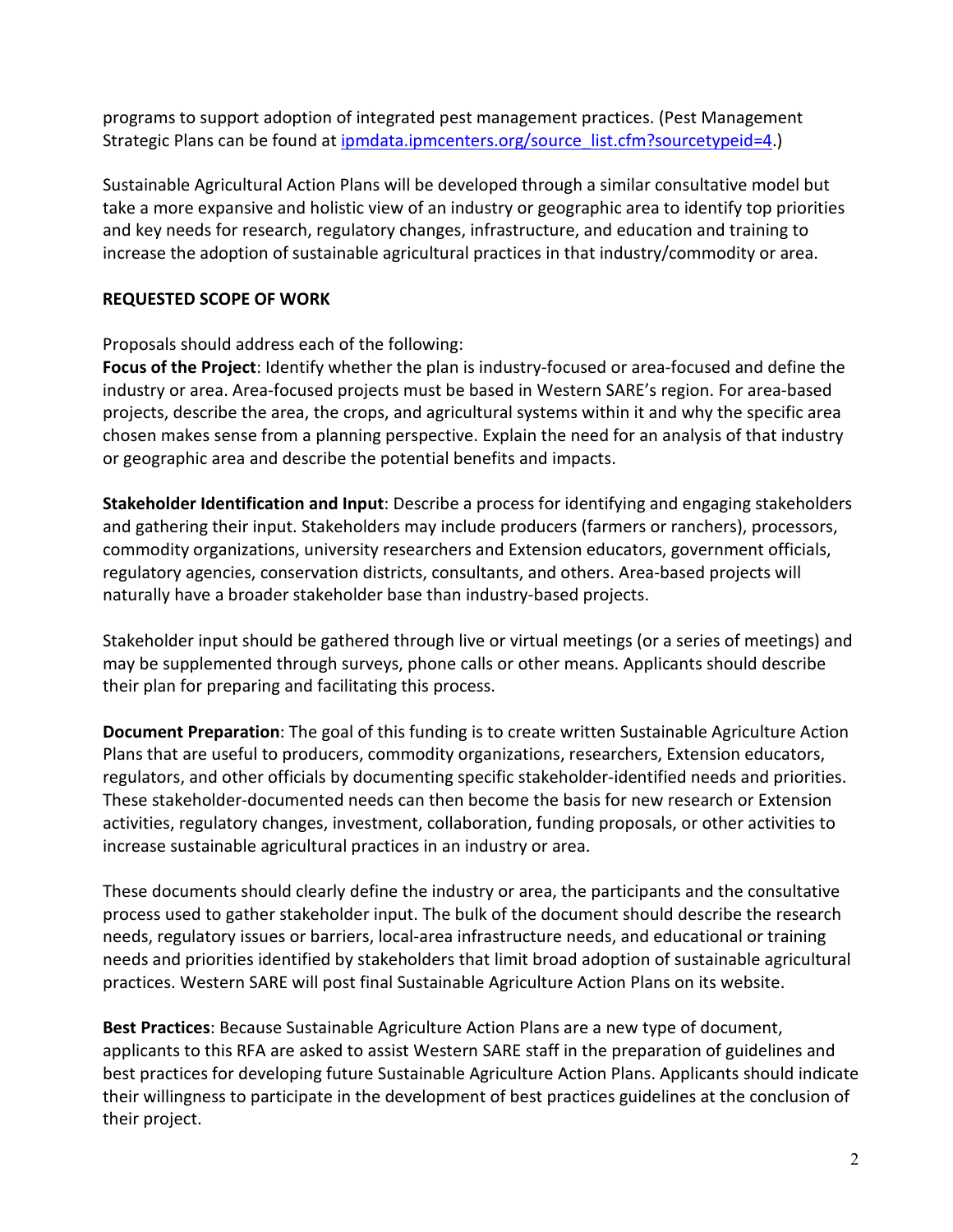#### **ELIGIBLE APPLICANTS**

Eligible applicants include private individuals and institutions, faculty, and qualified staff of twoand four-year universities, businesses, commodity organizations, and governmental and nongovernmental organizations. The applicant must be in the Western Region, which includes the following states and territories: Alaska, Arizona, California, Colorado, Hawaii, Idaho, Montana, Nevada, New Mexico, Oregon, Utah, Washington, Wyoming, American Samoa, the Federated States of Micronesia, Guam, and the Northern Mariana Islands.

### **FORMAT, PROPOSAL SUMISSION and CONTACT INFORMATION**

Applications must be typed in 12-point Times New Roman font, and single spaced. Each 8.5 by 11-inch page must have one-inch margins on all edges. The application should include:

**Cover page:** Include the applicant's name, title, affiliation, and contact information.

**Narrative**: The proposal narrative is limited to five pages and should include:

**Project Summary:** A concise summary of the proposed project.

**Problem and Justification:** Describe the need for the project and the benefits a Sustainable Agriculture Action Plan could bring to the specific industry or area proposed.

**Experience and Qualifications:** State the qualifications and relevant experience of the applicants to demonstrate their ability to successfully complete this project.

**Procedure:** Describe the proposed strategy for accomplishing the Requested Scope of Work outlined above.

**Timeline:** Describe a timeline for completing the project, including stakeholder identification, recruitment, and consultation, SAAP document preparation and submission to Western SARE.

**Budget:** Applicants may request up to \$15,000 for their proposed project. The budget must be submitted on the budget form [posted online](https://western.sare.org/wp-content/uploads/WesternSARE_BudgetForm_CSA.xlsx) and include a copy with their application package.

**Budget Justification**: Applicants must include a detailed budget justification for each budget line item requested. The budget justification is limited to two pages and must follow the order of the budget form. The applicant should clearly describe how all proposed costs are necessary and directly related to the project. Funds may be budgeted in the following categories. (Note: Indirect costs are not allowed under this RFA.)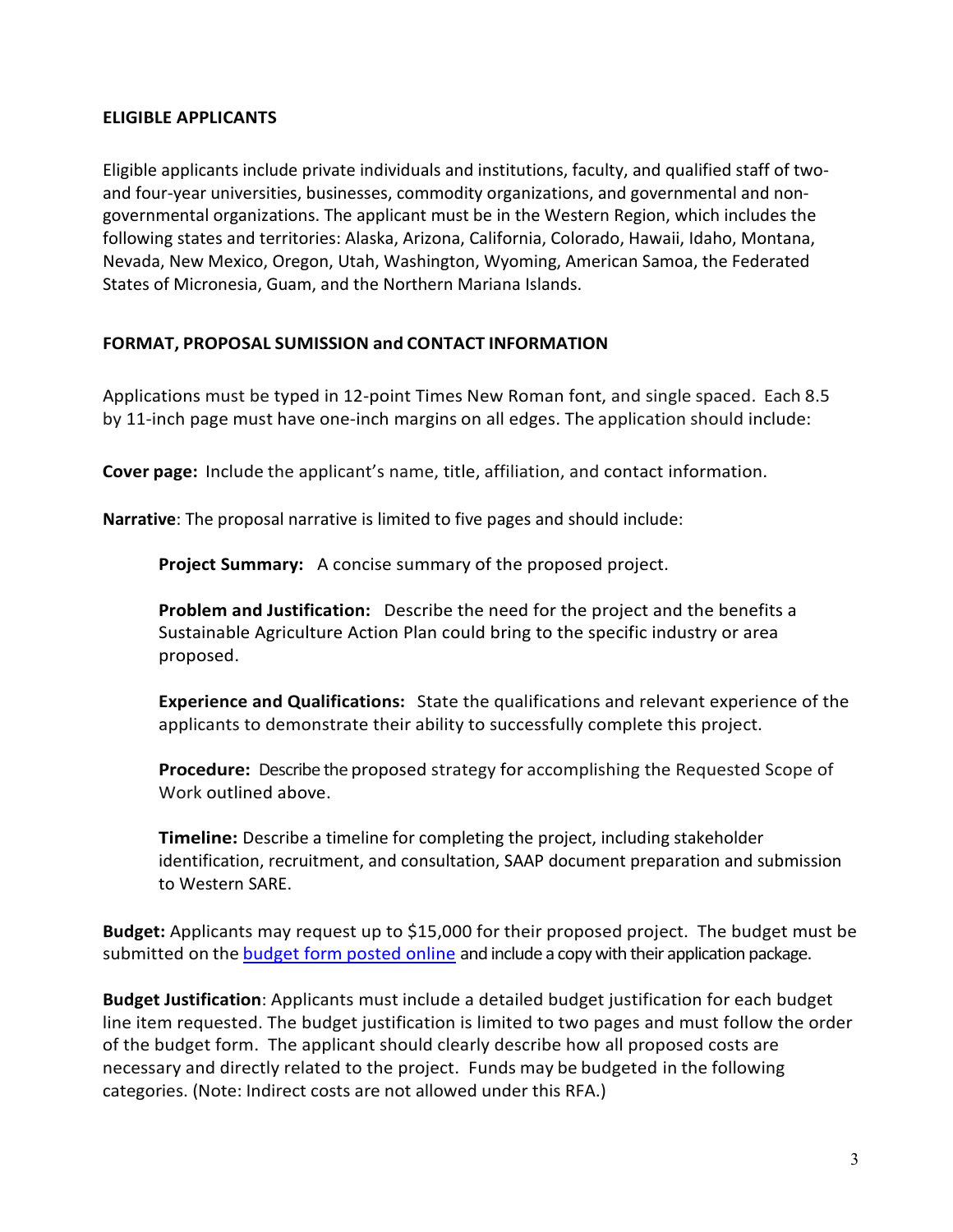- Salaries and Benefits: Provide base salary, FTEs, fringe benefit rates and salary and benefit amounts requested.
- Contracted Services: Includes paying for professional services.
- Supplies: Basic supplies and materials needed to carry out the project, envelopes, paper, photocopying, shipping costs, etc.
- Communication: Includes postage and mailing expenses.
- Travel: Includes estimated mileage reimbursement, airfare, lodging, meal per diem; car rentals, taxi, shuttle expenses and parking. Please note, travel *per diem,* mileage reimbursement, and meals must follow your organization's approved rates. If no rate is available, please use the Federal Government rate listed o[n gsa.gov/travel/plan-book/per](https://www.gsa.gov/travel/plan-book/per-diem-rates)[diem-rates.](https://www.gsa.gov/travel/plan-book/per-diem-rates) Additionally, lodging reimbursements for all travel must be limited to the Federal Government rate listed on the [U.S. General Services Administration website.](https://www.gsa.gov/travel/plan-book/per-diem-rates)
- Rent: Includes fees associated with renting equipment, facilities, etc.

Please note, the funding source for this project is a federally funded program; there are certain limitations for which funds may be used. Western SARE staff will review each applicant's budget for allowability of all proposed costs.

Per USDA-NIFA, funds may not be used to pay for the following (this is not an exhaustive list of unallowable costs):

- entertainment (costs of entertainment, amusement, diversion, and social activities);
- meals/food when there is no demonstrated need and/or meal per diem is to be paid while in travel status;
- incentives/gifts (cash or cash value items, i.e., gift cards);
- promotional items (giveaways, t-shirts, bags, pens, pencils, mugs, bottles, etc.)

**Supporting Documents:** Include the following documents with your submission.

- Signature Page: Signatures of the applicant and Authorized Organizational Representative (if different from the applicant) are required. (See form below)
- Curriculum vitae of the applicant and any key collaborators.
- Letters of Engagement from any cooperating organizations detailing the scope of their activities and confirming their participation in the project. (If applicable.)
- Notification of application for or possession of IRB approval (Institutional Review Board for Research on Human Subjects - if applicable.)
	- $\circ$  If human subjects are involved in any part of this project, IRB (Human Subjects) exemption or approval must be obtained prior to working with human subjects. Proof of IRB exemption or approval is a requirement of USDA-NIFA and Western SARE and is necessary prior to issuance of the first payment.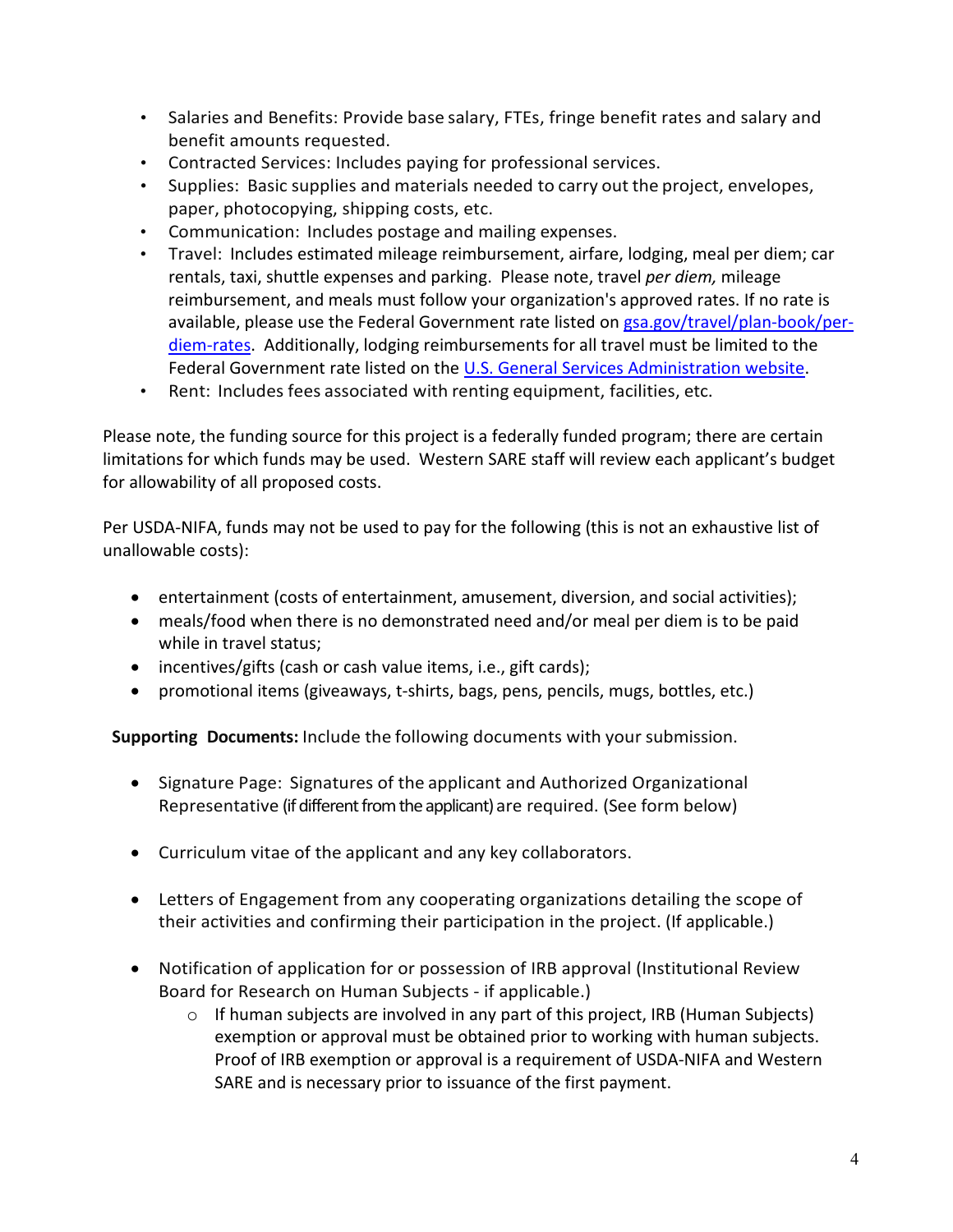**Other Supporting Documents:** These are allowed but not required.

- Letters of Support from affected agencies, organizations or individuals indicating interest in and support for the project or the qualifications of the applicant.
- A list of links to similar documents prepared by the applicant or to project reports of similar efforts led by the applicant.

**An electronic copy in PDF format of the complete application packet must be received by Clayton Marlow and Stacie Clary by email [saap@sare.org](mailto:saap@sare.org) no later than 5 p.m. Pacific Daylight Time, August 15, 2022.**

Questions regarding this Request for Applications can be directed to:

**Stacie Clary**

**Western SARE Communications Manager (916) 254-0831 [saap@sare.org](mailto:saap@sare.org)**

### **KEY DATES**

August 15, 2022: Proposals Due October 5, 2022: Awards Announced Early December 2022: Project period begins

June 30, 2023: Project completion date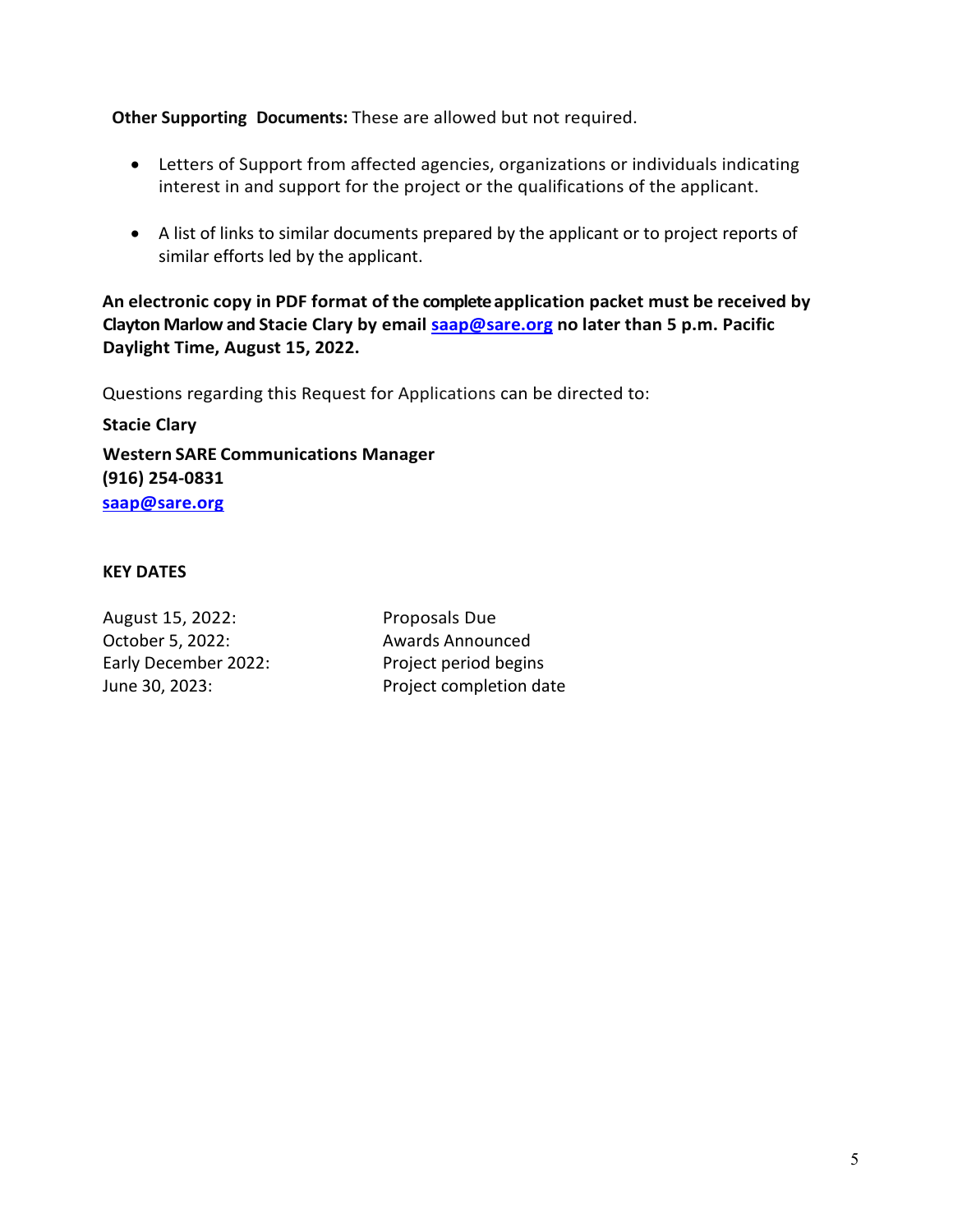#### **EVALUATION CRITERIA**

| Preparation<br>$(10$ points)                                                                 | Application meets all format requirements and includes all required<br>forms<br>Information is clearly presented<br>$\bullet$                                                                                                                                                                                                                                                                                                                                                |
|----------------------------------------------------------------------------------------------|------------------------------------------------------------------------------------------------------------------------------------------------------------------------------------------------------------------------------------------------------------------------------------------------------------------------------------------------------------------------------------------------------------------------------------------------------------------------------|
| Problem and<br>Justification<br>(20 points)                                                  | Proposal identifies sustainable agriculture needs in an industry or area<br>$\bullet$<br>Proposed industry or area has importance in Western agricultural<br>$\bullet$<br>production<br>Proposal documents local support for the effort<br>$\bullet$                                                                                                                                                                                                                         |
| Expertise &<br>Participation<br>(20 points)                                                  | Applicant and team have the expertise needed to successfully complete<br>$\bullet$<br>the project<br>Project identifies appropriate stakeholders and a process for<br>identifying, recruiting, and involving them                                                                                                                                                                                                                                                            |
| Potential for<br><b>Success</b><br>-Procedure<br>-Timeline<br>-Best Practices<br>(40 points) | Proposal demonstrates an understanding of sustainable agriculture, the<br>$\bullet$<br>project industry or area, and stakeholder consultation processes<br>Proposal demonstrates that the SAAP document will meet professional<br>$\bullet$<br>standards for stakeholder information collection and summarization<br>Timeline is reasonable for the work proposed<br>$\bullet$<br>Applicant has agreed to participate in the documentation of best<br>$\bullet$<br>practices |
| <b>Budget</b><br>$(10$ points)                                                               | Budget is well-defined, reasonable for the proposed project, and within<br>$\bullet$<br>the project funding limits described in this RFA<br>Proposed project costs are reasonable, allocable, and allowable per<br>$\bullet$<br>Title 2: 2 CFR Part 200 - Uniform Administrative Requirements, Cost<br>Principals, and Audit Requirements for Federal Awards<br>Budget narrative follows the order of the budget form and fully justifies<br>budget items                    |